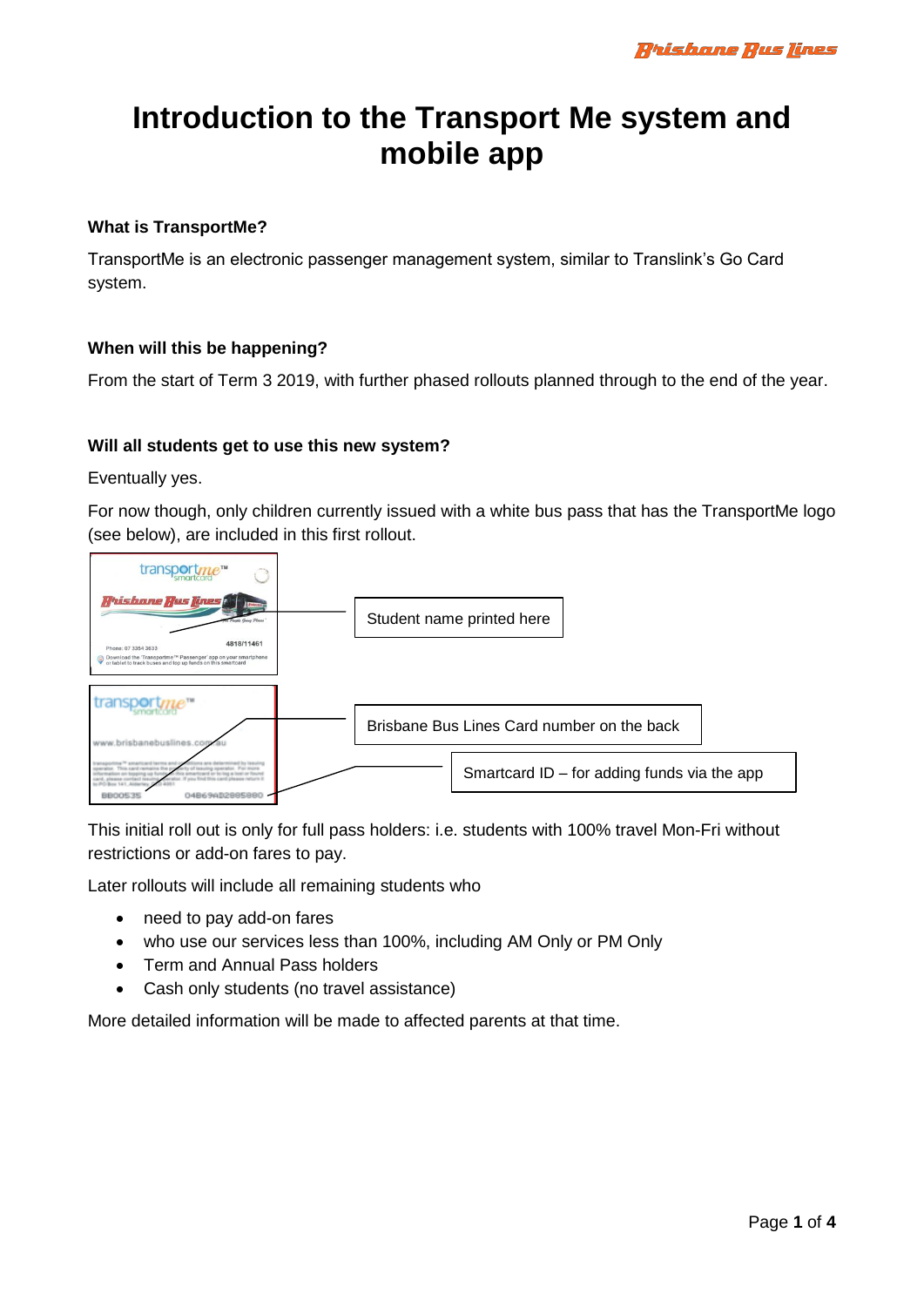

#### **So how does it work?**

Every one of our vehicles is now fitted with card readers and a tablet running the TransportMe application.

Students who have been issued a white bus pass (see below) will be required to **'touch on'** when boarding a bus and also **'touch off'** when disembarking using the card reader.

Students who use more than one of our buses to travel to/from school will have to ensure they touch off the first bus before touching on the next bus.

## **Ensuring the bus pass is correctly read**

The card reader uses NFC (Near Field Chip) technology to read the card (similar to GoCards, Paywave, PayPass, or some school student ID cards). If any of these types of 'smart' cards are placed on the reader along with the bus pass, the reader will not be able to detect the bus pass and will generate an error. It will also mean the student isn't recorded as being on the bus. Students should either place the bus pass on the reader separately, or obtain a wallet / card holder that can keep their smart cards apart and ensure the card is correctly read.

### **Why introduce Smartcards as bus passes**

The TransportMe system and the use of smartcards provides many benefits for both parents and ourselves, such as:

- A more secure travelling environment
- Better accuracy of student numbers using our services will help us optimise our bus routes
- Ability for parents to track their child's bus movements via GPS in real-time by downloading the TransportMe mobile app – it will also help answer "have I missed the bus?"
- One bus pass issued from Prep to Year 12. Only the student name is printed on the card. All other details are held in the backend system, so any change of circumstances will no longer require a new card to be issued.
- Better control of passes in circulation lost or stolen cards can be deactivated to prevent misuse
- Facilitates Brisbane Bus Lines move to a cashless fare system
- No more cash worries for parents

#### **Damaged or defaced passes**

The smartcards not only contain a microchip, but also have an antenna through the card. Any damage to them, such as holes or bending, can render the card useless. The replacement cost ofa damaged smartcard is \$22.00

## **I forgot my pass!**

Students who forget their smartcard bus pass, will still be able to travel. The driver will record their name and may request to sight proof of identity such as their school student ID card. Repeated instances of forgotten passes will be collated and parents/guardians contacted for information and remedial action. Under the [Code of Conduct guidelines,](https://www.brisbanebuslines.com.au/code-conduct) repeat offenders may be suspended from our services.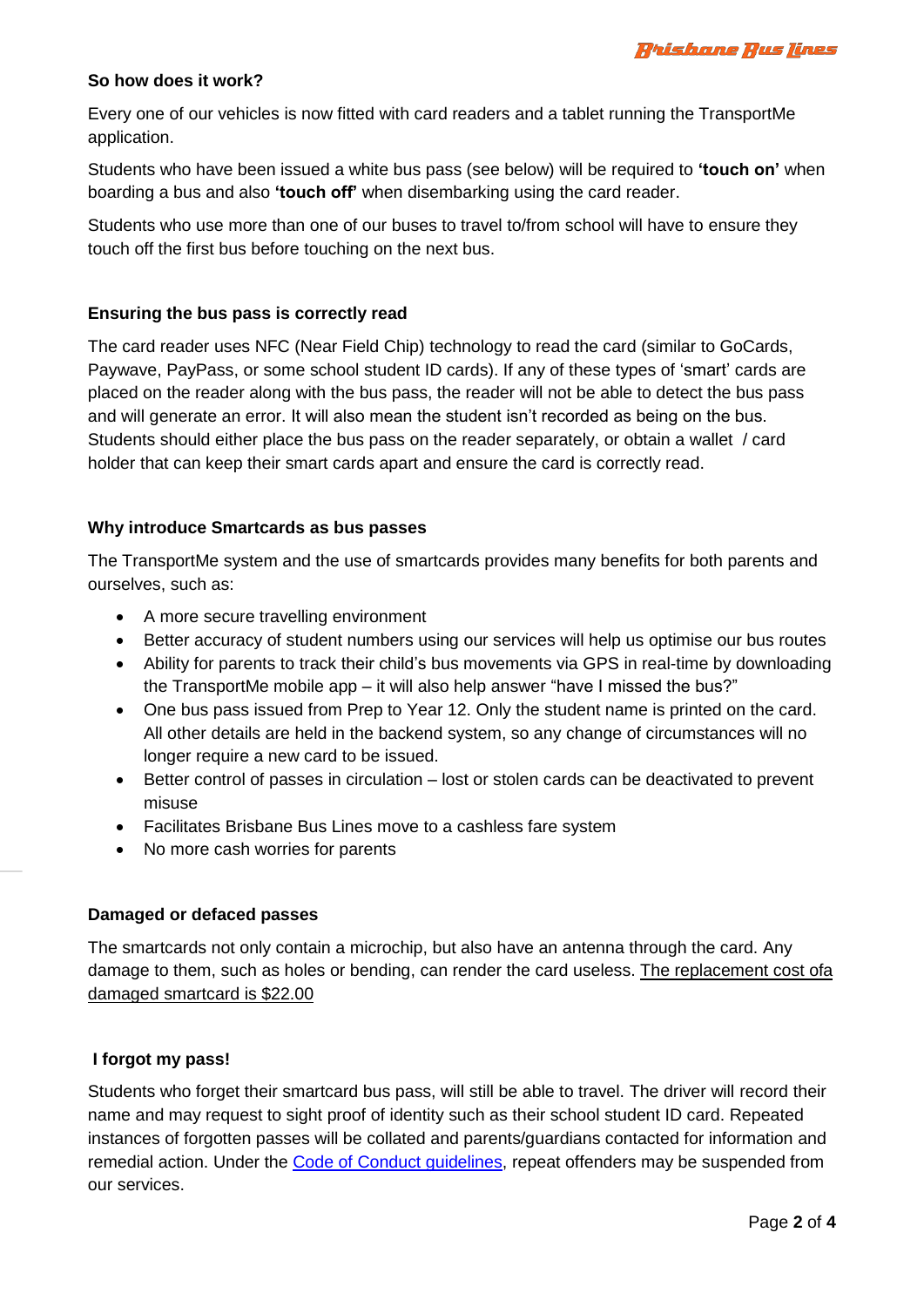## **Where can I get the Transport Me mobile app?**

You can download the app from the [Apple Store](https://apps.apple.com/au/app/transportme-passenger/id1024907105) or [Google Play](https://play.google.com/store/apps/details?id=com.transportmeptyltd.transportmepassenger&hl=en_AU)



# **How to use the Transport Me mobile app**

When you open the app, the home page appears (below) with 3 options



## **1) Track You Bus**

Select Brisbane Bus Lines under Operator to view our list of active bus routes.

Note: You can only track our buses when they are on a school run. If they don't show up in the Routes list then they either haven't started, or have finished their school run.

| 部1 635 B/s                | 11:11                  | <b>*74%■</b> |
|---------------------------|------------------------|--------------|
|                           | <b>TRACK YOUR BUS</b>  |              |
| Operator                  |                        |              |
| <b>Brisbane Bus Lines</b> |                        | (∿           |
| Routes                    |                        |              |
|                           |                        |              |
|                           |                        |              |
|                           |                        |              |
|                           |                        |              |
|                           |                        |              |
|                           |                        |              |
|                           |                        |              |
|                           |                        |              |
|                           |                        |              |
|                           | <b>Track the buses</b> |              |

Select the route you wish to track then tap on "Track the buses" at the bottom of the screen.

You can track more than one bus at a time if your children use different services.

This will show you in real time the location of each selected bus on its route.